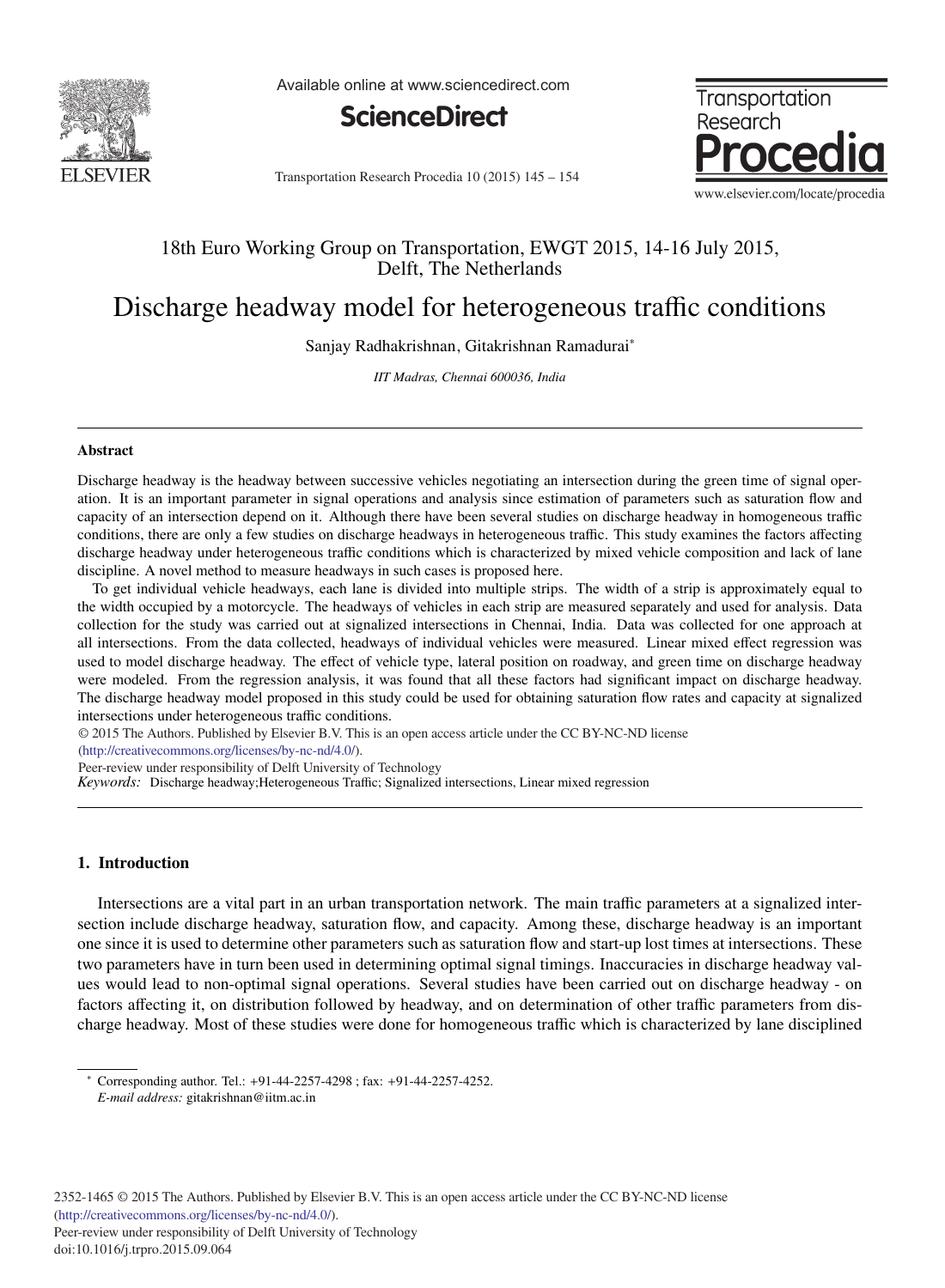movement and cars were the predominant vehicle type present. Several Asian countries including India have heterogeneous traffic lacking in lane discipline. This study focuses on understanding discharge headway of heterogeneous traffic.

While discharge headway has been studied for over seven decades, even recently studies have examined fundamental questions such as the existence of a saturation headway (Radhakrishnan and Mathew (2011); Remias et al. (2013)). Heterogeneous traffic conditions and the absence of lane following provide significant challenges to the study of discharge headways. For example, consider a single lane with two motorized two-wheelers travelling side-by-side which is followed by a car. How would the headway for the car be defined? The traditional definition of headway as the time gap between successive vehicles in a lane cannot be applied here.

In this paper a novel method of headway definition is proposed. The roadway width is divided into multiple strips. A strip is narrower than a lane just wide enough to accommodate no more than one two wheeler at a time. Headway is measured in each strip separately. Data is collected from three different intersections. At one of the intersections data is collected for morning and evening peak periods. Headway data shows significant variability. Regression models are developed for discharge headway with vehicle type, lateral position along the road width, and the green time period as explanatory variables. To better capture the variability of headway a mixed-effects model is also developed. The use of strips to more accurately and meaningfully measure headway is a fundamental contribution of the present work. This is also the first attempt, to the best of our knowledge, of developing a mixed-effects model for discharge headways.

The rest of the paper is organized thus: the next section provides an overview of literature in the area. While the research is over seven decades old, the emphasis here is on relevant and recent work only. Data collection and extraction process are described next. The analysis of data including the estimated models are presented in the fifth section followed by a concluding section.

# 2. Literature Review

Discharge headway at a signalized intersection can be defined as the time interval between two successive vehicles on a lane crossing the stop line at an intersection during the green time. Greenshields et al. (1947) was one of the first studies on discharge headway in which he reported average headways for the first five vehicles of the queue . Carstens (1971) reported the average starting delay for vehicles in queue as 0.75 s and average headway spacing for straight moving cars as 2.29 s per vehicle. Moussavi and Tarawneh (1990) conducted studies on departure headways at signalized intersections in Nebraska and concluded that departure headways show high variability for different intersections possibly because of the different traffic and geometric conditions prevailing there. They also came up with a set of values for departure headway of first seven queue positions. Bonneson (1992) developed a model for discharge headway at signalized intersections based on driver reaction time, driver acceleration, and vehicle speed. His model showed that a minimum discharge (saturation) headway is reached only after eighth or ninth queue position. Al-Ghamdi (1999) conducted a study on discharge headway at intersections in Riyadh, Saudi Arabia. He observed that it is not reliable to use discharge headway values from other countries in Saudi Arabia due to changes in factors such as driver behaviour and intersection geometry, and came up with average headway values for different queue positions.

Several other studies have come up with distributions for discharge headways. Jin et al. (2009) studied the departure headways at signalized intersections. They found that distributions of departure headways at each position in queue follow a log-normal distribution except the first one. A car-following model was also proposed to explain this behavior which can be used for intersection capacity analysis and traffic control. Liu et al. (2011) introduced a hazard based model to analyze the first discharge headway of queuing vehicles. The model has been developed on the basis of data collected from Beijing and it was found that the first discharge headway is dependent on vehicle type and complexity of intersection and any other disturbance to the vehicle movement will further increase the discharge headway. Wu et al. (2010) studied departure headway distributions. Their study revealed that for modeling headway data, log-laplace distribution model is suitable at free flow conditions and log-logistic model during peak hours. Yin et al. (2009) also arrived at similar conclusion about fitting headway distributions to headway data for free-flow state and congested state. Their findings include that headway data follows log-normal distribution when traffic is in free-flow state and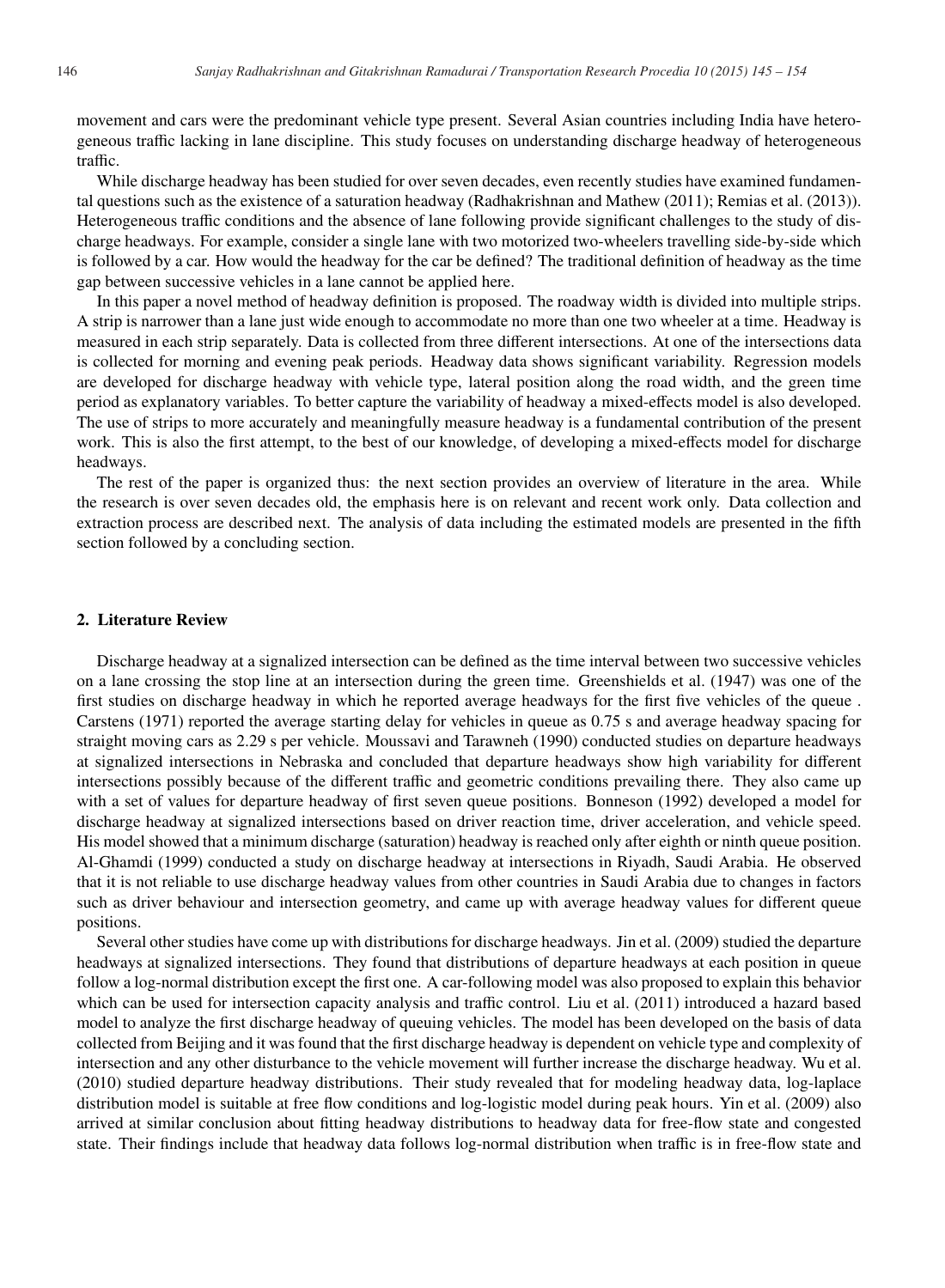log-logistic distribution when traffic is congested. Rossi and Gastaldi (2012) also studied about the distributions for time headway data for rural two lane two-way roads.

Few studies on saturation headway/flow carried out in India for heterogeneous traffic include those of Maini and Khan (2000), Arasan and Koshy (2005), and Arasan and Vedagiri (2006). Maini and Khan (2000) conducted a study on discharge characteristics of heterogeneous traffic at signalized intersections in two Indian cities - Baroda and New Delhi. They determined clearing speed of vehicles from intersection and concluded that clearing speed does not vary significantly with vehicle type and vehicles move as a single platoon at intersection and those with higher performance are affected by those with lower performance. Arasan and Koshy (2005) suggested a method for modeling heterogeneous traffic flow by simulation with vehicles of wide ranging characteristics. The model was validated and found to replicate traffic without lane discipline and could be used for further studies on heterogeneous traffic. Arasan and Vedagiri (2006) applied a simulation model to estimate saturation flow to study the effect of road width on saturation flow under heterogeneous traffic conditions. It was found that there is a significant increase in saturation flow with increase in road width. Radhakrishnan and Mathew (2011) proposed a methodology to develop saturation flow model based on dynamic PCUs. PCU values are determined by minimizing the difference between ideal and observed flows using Thiels coefficient as the objective function and then saturation flow model is developed by regressing saturation flow in vehicles against the percentage of each class of vehicle.

From the review of existing literature, it is evident that discharge headway varies from place to place. It depends on factors such as vehicle type, intersection geometry, and traffic characteristics. Most of the studies were carried out on homogeneous traffic conditions where car is predominant and has lane disciplined movement. Few studies also reported the distributions followed by discharge headway as well as the average values of discharge headway for different vehicle positions in the queue. But with regard to heterogeneous traffic lacking in lane discipline, discharge headway is not well studied.

#### 3. Data Collection

Data collection was done by video recording the traffic movement at three signalized intersections in Chennai, India. For measuring headway values, video camera should be oriented in such a way that the view of any vehicle is not severely obstructed by other vehicle. Video camera was mounted on high rise buildings/light posts in the vicinity of the intersection that provided a clear view of traffic movements. Video was recorded during the peak periods at the intersections. Location A is a signalized intersection on a six lane road. This intersection handles significant amount of traffic during the peak hours. The intersection connects three major roads and a service road. Among the three approaches, movement of traffic in only one approach was recorded. Video was recorded during morning (08:00- 10:00am) and evening (05:00-06:40pm) peak hours at this location. Location B is an intersection that connects four approaches, all of which are divided arterials. Traffic movement in one approach during morning peak hour (09:00 to 10:00am) was recorded. Location C is an intersection with two major roads and two minor roads. Traffic movement in one of the major road sections was recorded during the morning peak hour of 08:00 to 10:00am. In all these intersections, policemen were manually controlling the signal timings depending on the traffic queue lengths.

# 4. Data Extraction

Time headway is defined as the difference in time when the front/back of a vehicle crosses a point in the road section and the time when the front/back of the next vehicle crosses the same point. Discharge headway can be defined as the time headway of vehicles that are discharging from an approach to an intersection when the signal is green. Time stamps of different vehicles crossing the stop line were obtained using the software MCME (Ramadurai, 2013). Five different classes of vehicles were analysed namely two wheelers (2W), cars, auto-rickshaws (3W), light commercial vehicles (LCV) and heavy motor vehicles (HMV). A reference point is chosen close to the stop line of intersection, with respect to which headway values are to be measured. When a vehicle passes this point, the vehicle type and the time stamp is recorded. The recorded data is subsequently post-processed to obtain the discharge headway.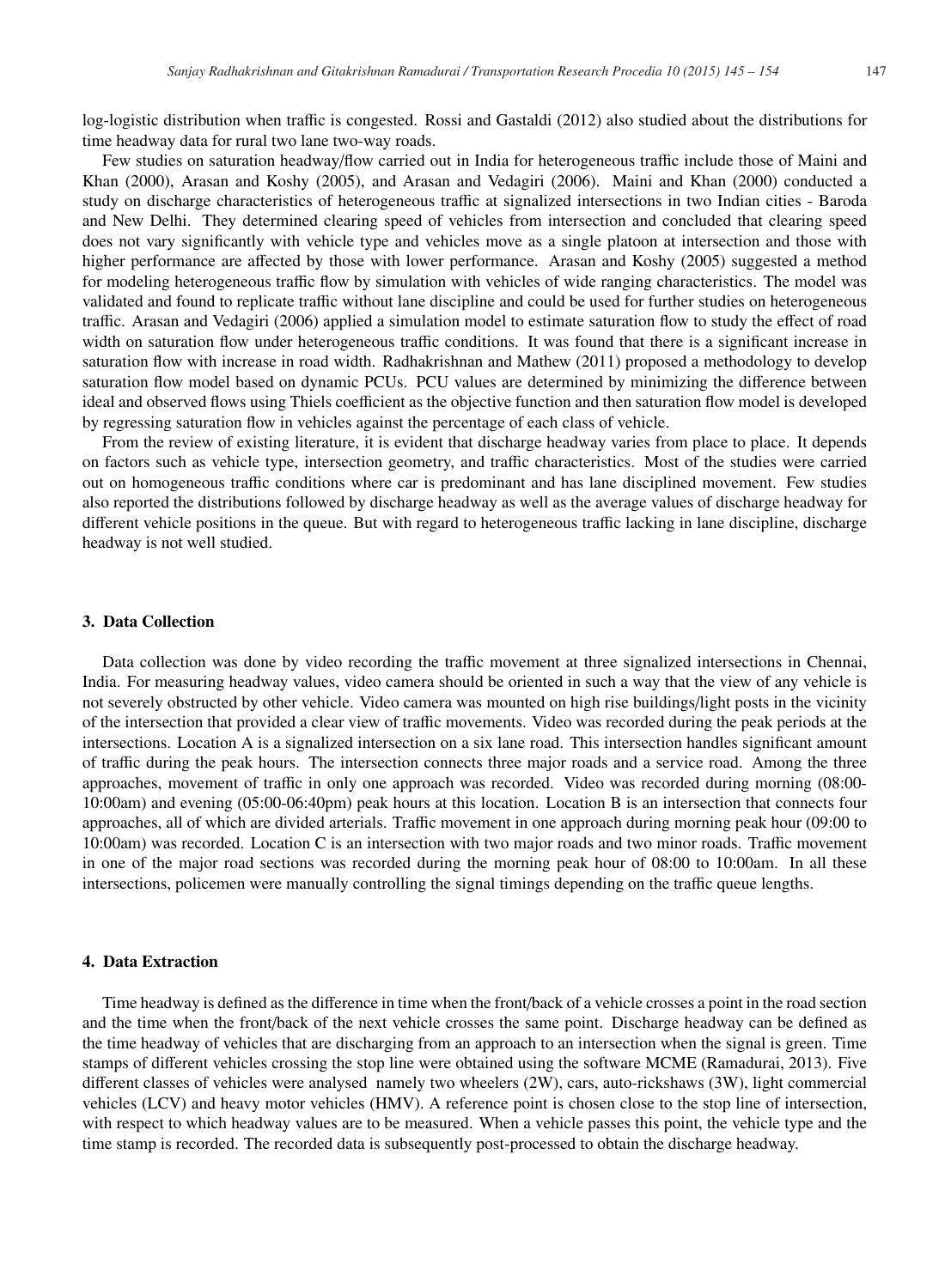# *4.1. Strip Headway*

In India, two wheelers were found to advance through the gaps and move to the head of the queue. The arrangement of vehicles is hap-hazard at the start of green. When the signal turns to green, all these vehicles discharge together side by side very close to each other without any lane discipline. This makes it difficult to measure the headway values of vehicles since there will be more than one vehicle moving simultaneously through the road section. In-order to get a unique headway value for each vehicle, a new approach of strip headway is used for measuring headway values. It is based on dividing the whole road section into several longitudinal strips such that one strip width can accommodate only one motor cycle at a time. This ensures that on any given strip the headway is uniquely defined since there is utmost one leading/following vehicle. Thus headway values are measured for each strip separately. As the width of strip is equal to width of two wheelers, other vehicles will be occupying multiple strips at a time which results in multiple headways for same vehicle. Figure 1 (b) depicts such a scenario with  $h_1$  and  $h_2$  being the headways for the same vehicle. For addressing this problem and obtaining unique headway for each of the vehicles the following procedure is adopted. Firstly the headway data is aggregated based on elapsed green time at a level of 0.5 second. This is done to identify the multiple detections of same vehicles among different strips. Among the multiple values of headway, the smaller value indicates the presence of closer vehicle and it could be assumed that this closer vehicle will be affecting the movement of vehicle of interest more than other vehicle(s). Thus the smallest headway among multiple values is chosen (In figure 1 (b) this value will be  $h_1$ ). Thus the entire data is reduced to data with each vehicle having a unique headway which is used for further analysis. From the available data, higher headway values (values greater than 8 seconds) are ignored and the remaining is used for data analysis. The width of road sections and the number of strips used for extracting data at location A, B and C are respectively 11m (10 strips), 7m (5strips) and 7m (5strips).



Fig. 1. (a) Data extraction stripwise, (b) Vehicle occupying multiple strips

#### 5. Data Analysis

# *5.1. Understanding the Data*

The analysis of the video data revealed that the traffic is heterogeneous with significant number of vehicles in all the vehicle classes considered. Figure 2 is a pie chart representing the vehicle composition for the selected study locations. Two wheelers constitute about half of the total vehicles in all locations. Next highest percentage composition is that of cars followed by 3W, LCV, and HMV. The higher composition of two wheelers indicates that two wheelers will have significant impact on the discharging vehicles from signalized intersections. Unlike passenger car only traffic, here two wheelers will move through the available gaps and fill the vacant areas in the queue waiting for discharge. This will lead to change in behaviour for the discharging traffic and their headway values which is being addressed through this study.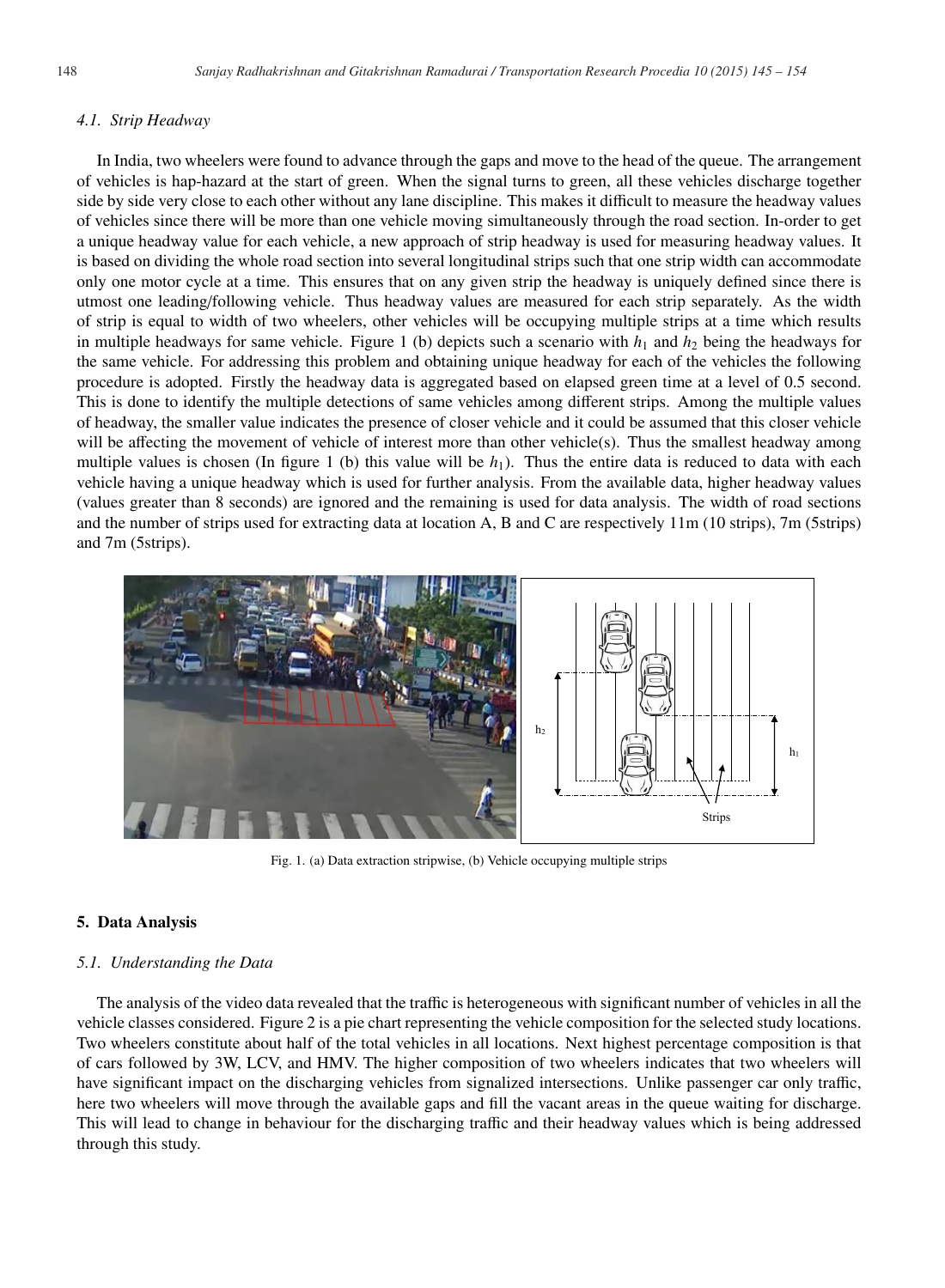

Fig. 2. Pie chart showing vehicle composition

Figures 3 (a) and 3 (b) are the boxplots of discharge headway values with respect to vehicle class and lateral position of vehicle. It can be observed that both these variables have a significant effect on discharge headway.

#### *5.2. Factors a*ff*ecting discharge headway*

For better understanding and modelling of discharge headway, finding the factors affecting it is essential. Many earlier studies have brought out the variables on which discharge headway depends. Bonneson (1992), Liu et al. (2011), and Tong and Hung (2000) have come up with models for discharge headway under different conditions. Few other studies like Moussavi and Tarawneh (1990), Al Ghamdhi (1999), Greenshields et al. (1947) and Carstens (1971) analysed the dependence of intersection geometry, driver behaviour, traffic characteristics on discharge headway. Previous studies on discharge headway suggest the need for development of explicit model for different countries according to the traffic conditions prevailing there. This study is intended to analyse the effect of factors such as vehicle type, lateral position of vehicle on the road section and green time (time interval since when traffic signal turned green) on discharge headway for data collected in Chennai, India. The next section describes the process of obtaining the relationship between the above variables using linear regression.

#### *5.3. Linear Regression*

The following linear model was estimated to represent the discharge headway (equation 1).

#### $Headway = \beta_0car + \beta_1auto + \beta_2lcv + \beta_3hmv + \beta_4time + \beta_5median + \beta_6nearkerb$  (1)

Here *Headway* represents discharge headway, *car, auto, lcv, hmv,* are 0-1 indicator variables for cars, auto rickshaws, light motor vehicles and heavy motor vehicles respectively. Variables *median* and *nearkerb* represent the lateral position of the vehicle on the basis of strip number. Variable *median* is formed by combining the strips 1, 2 and 3 (closest to the median). Variable *nearkerb* is formed by combining the strips 8, 9 and 10. Finally variable named *time* is measure of green interval time. All the variables are explained based on the data from location A. Variables representing the lateral position such as median, nearkerb will change for data from other locations are used as the number of strips in each location is different.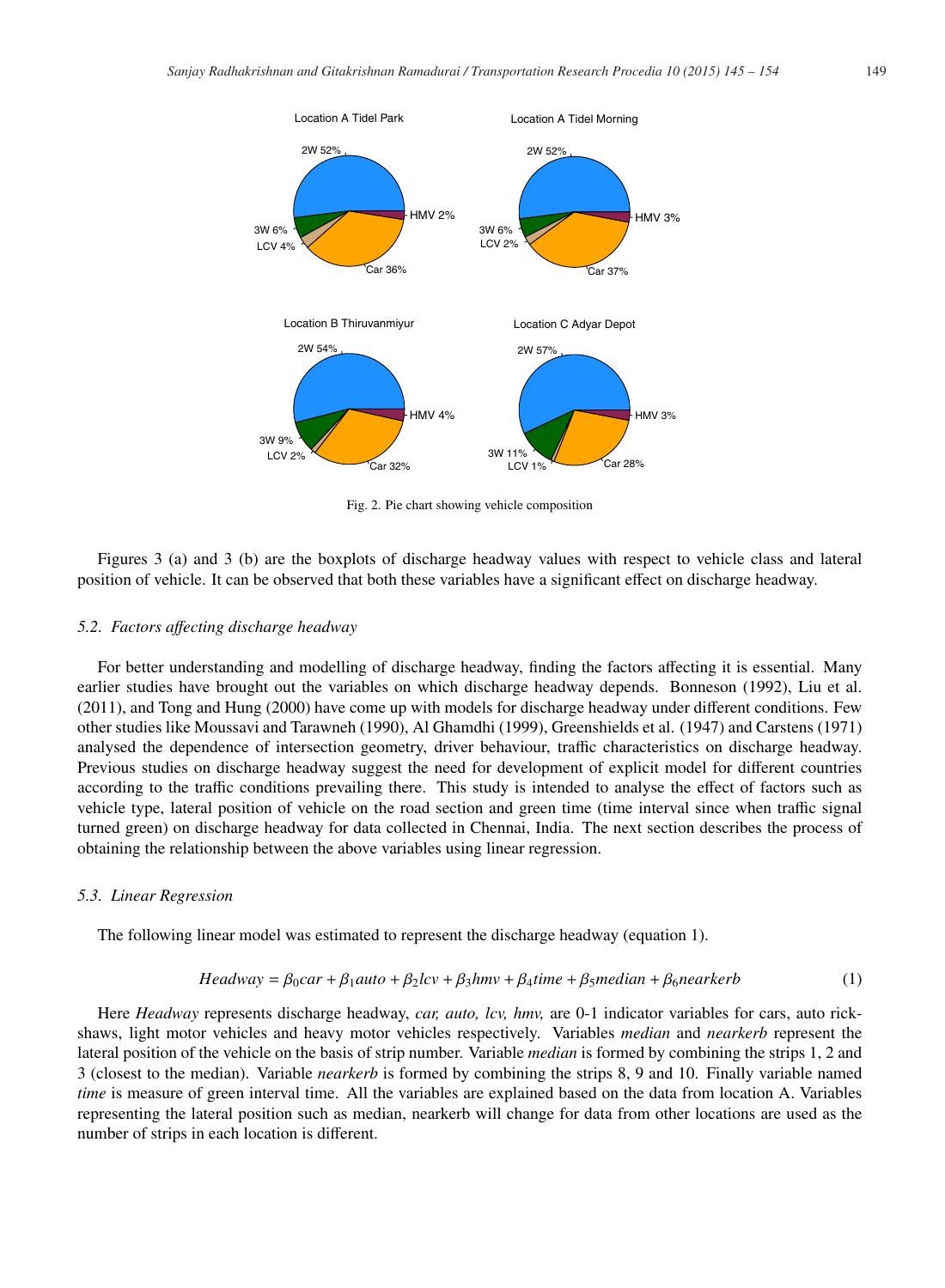

Fig. 3. Boxplot of headway with respect to (a) Vehicle type (b)Strip Number

To study the effect of following vehicle on the discharge headway of leading vehicle, the following variables were used: *twowf, carf, autof, lcvf* and *hmvf*. These are 0-1 indicator variables indicating whether the following vehicle is a two wheeler, car, auto-rickshaw, light commercial vehicle and heavy motor vehicle respectively. All the variables were used for data from different locations to estimate the coefficients. Insignificant variables were discarded and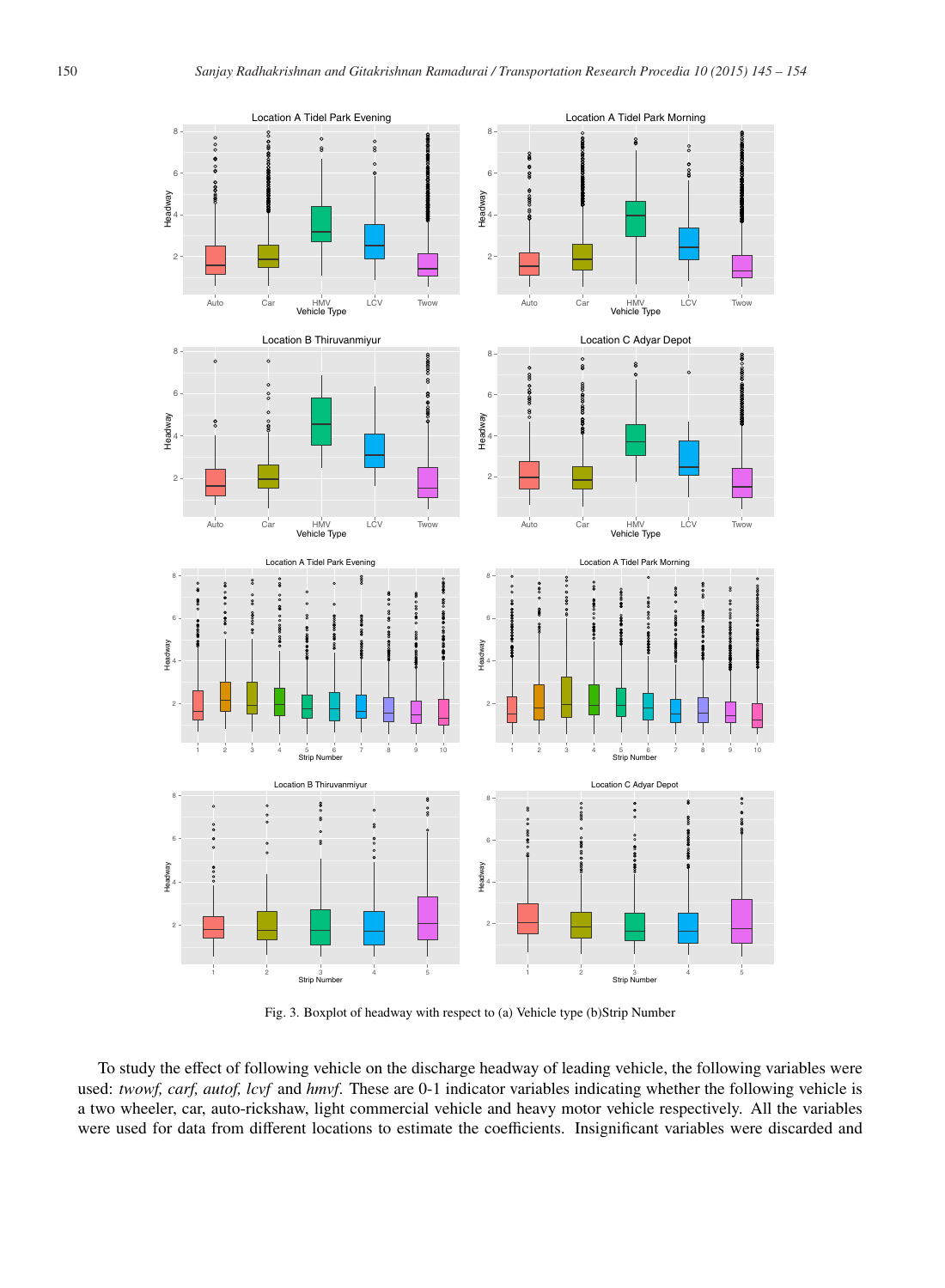regression analysis is redone to get the estimates of the remaining variables. The same model specification is used for data from different study locations.

| Variable       | Location A<br>Tidel Evening |           | Location A<br>Tidel Morning |           | Location B<br>Thiruvanmiyur |           | Location C<br>Adyar Depot |         |
|----------------|-----------------------------|-----------|-----------------------------|-----------|-----------------------------|-----------|---------------------------|---------|
|                | Estimate                    | p value   | Estimate                    | p value   | Estimate                    | p value   | Estimate                  | p value |
| Intercept      | 1.72                        | $<$ 2E-16 | 1.75                        | $<$ 2E-16 | 1.81                        | $<$ 2E-16 | 1.45                      | $2E-16$ |
| car            | 0.26                        | 1.9E-11   | 0.39                        | $2E-16$   | 0.19                        | 0.06      | 0.18                      | 0.008   |
| auto           | 0.20                        | 0.007     | 0.15                        | 0.02      | $-0.11$                     | 0.48      | 0.30                      | 8E-04   |
| lcv            | 0.91                        | $<$ 2E-16 | 1.03                        | $2E-16$   | 1.35                        | 7E-04     | 0.90                      | 0.003   |
| hmy            | 1.83                        | $<$ 2E-16 | 2.21                        | $2E-16$   | 2.67                        | $<$ 2E-16 | 2.00                      | $2E-16$ |
| time           | 0.002                       | 9E-09     | 0.0007                      | 0.002     | 0.004                       | 0.002     | 0.007                     | 5E-13   |
| median         | 0.24                        | 1E-07     | 0.05                        | 0.14      | $-0.17$                     | 0.09      | 0.17                      | 0.02    |
| nearkerb       | $-0.15$                     | 3E-04     | $-0.21$                     | $2E-10$   | 0.36                        | 0.003     | 0.36                      | 5E-07   |
| $\mathbb{R}^2$ | 0.08                        |           | 0.11                        |           | 0.15                        |           | 0.10                      |         |
| Sample size    | 4904                        |           | 7697                        |           | 891                         |           | 2295                      |         |

Table 1. Linear regression model output.

The results for linear regression for different intersections are presented in table 1. The different components in the regression output are explained as follows. Variable denotes the independent variables chosen to predict the discharge headway values. Estimate stands for the value representing the effect of corresponding variable towards the dependent variable. The next section which gives the p value for each parameter tests the null hypothesis that coefficient is equal to zero. Lower p value means the null hypothesis can be rejected which in turn indicates that the corresponding variable is significant in the model.

The analysis is done keeping the effect of two wheelers as the base. Each of the estimate values shows the effect of corresponding variables on discharge headway. More specifically, for the output for location A evening data, the intercept represents the headway of two wheelers in the middle strips (4, 5, 6, and 7) at the start of the green time. The corresponding headways of *car*, *auto*, *lcv* and *hmv* are respectively 0.260, 0.198, 0.908, and 1.834 seconds higher. It can be seen that coefficient of time has a positive value which shows that with increase in green interval time, discharge headway increases. It is evident from the results that vehicle type has significant impact on discharge headway. In all the study areas except location B, all variables representing vehicle type are significant. The estimate of the variable *nearkerb* is negative for location A which indicates that discharge headway values of vehicles close to the kerb is lower compared to the discharge headway values of vehicles near median or middle of the road section. This could possibly be a result of aggressive drivers preferring lane closer to kerb or due to the presence of right turning vehicles near median. Positive values for *nearkerb* for locations B and C may be because of the side friction (presence of shops or other structures very close to road section) at these locations. Data has been collected from location A during both morning and evening peak periods. The first two sections in the above table shows the results for these two datasets. It can be observed that though the data is from the same location, the estimates for the independent variables calculated from the morning and evening data are found to be different. During morning as most commuters are going to work we expect more aggressive behaviour. But due to over aggressive nature, vehicles impede each others movement by waiting too close to each other and as a result are not able to discharge freely during green signal. This could explain the higher estimate values for morning peak periods compared to peak periods in evening. The results from different locations vary as the factors such as geometric conditions, number of lanes, traffic composition, level of congestion vary at different intersections. Low  $\mathbb{R}^2$  for all the study locations is due to the high variability in the data and possibly due to the omission of other factors on which discharge headway depends. To better capture this variability a linear mixed model is used to represent discharge headway which is explained in the next section.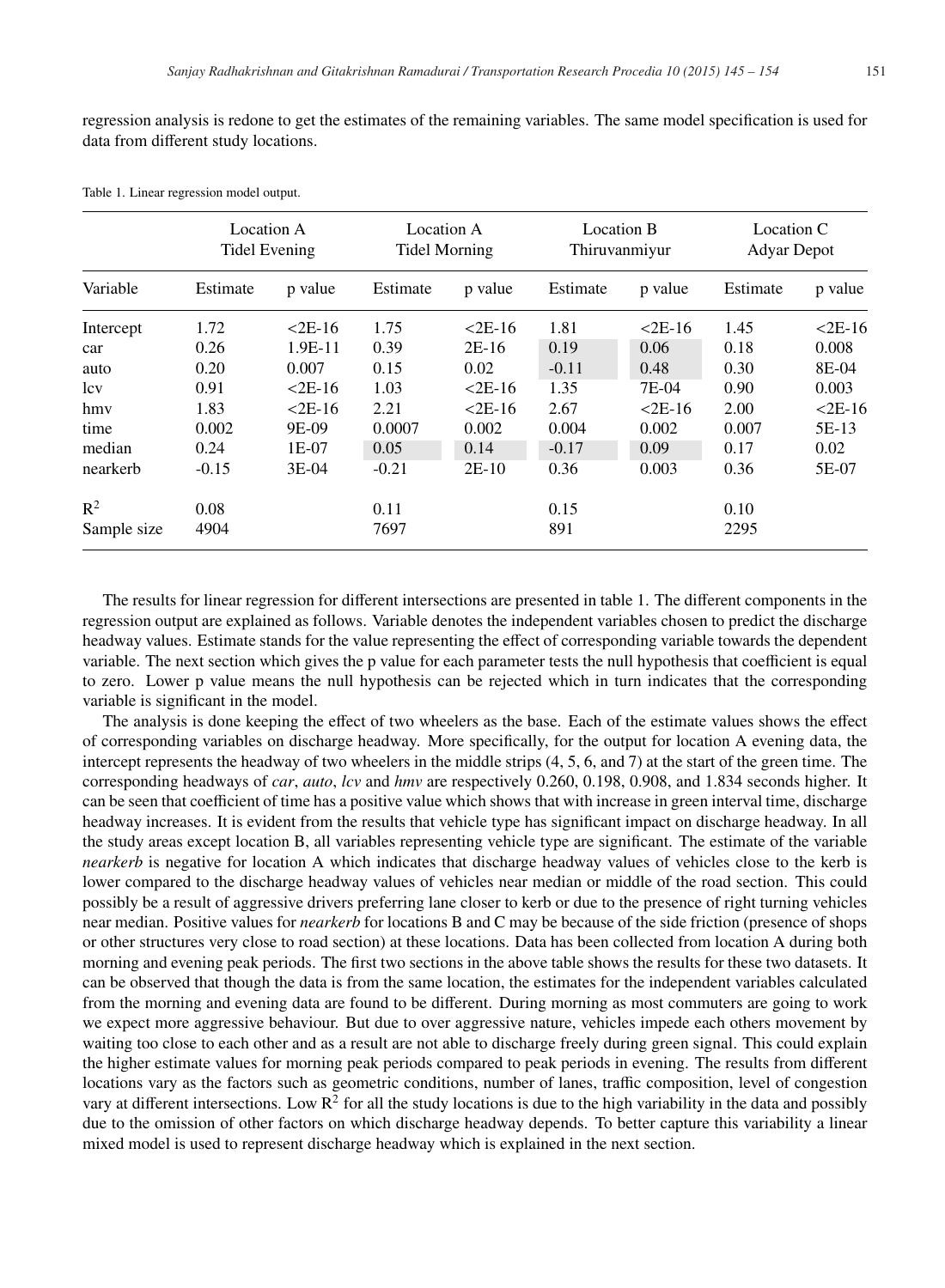#### *5.4. Linear Mixed Regression Model*

Linear mixed effects models can be treated as an extension to linear regression models for grouped data. Such models describe the relationship between a dependent variable and independent variables with coefficients that can vary with respect to one or more grouping variables. A linear mixed effect model has two parts - fixed effects and random effects. Fixed effect variables comprise those which are repeatable with similar pattern over time and are similar to the independent variable in linear regression models. Random effect variables come from a larger population and thus it is much better to focus on their variances rather than estimating means. Linear regression assumes error terms to be independent and have equal variances. But clustering of observations within group will lead to correlated error terms, biased estimates of parameter and standard errors. By using linear mixed model, it allows different error variance for each of the levels present in random variable. A general matrix form for a linear mixed model is as follows.

$$
Y = X\beta + Z\gamma + \epsilon \tag{2}
$$

Where Y is the response vector matrix, X is the matrix with fixed effect values,  $\beta$  is the vector of estimates of fixed effects, Z is the matrix with random effect values,  $\gamma$  is the vector of estimates of random effects and  $\epsilon$  represents the vector containing residual errors.  $\beta$  describes the change in mean response over time for one unit change in the corresponding fixed effect. γ represents the deviation of observations in a group from the population mean intercept. The following form for linear mixed model is assumed and is regressed to obtain the respective coefficients for fixed and random effects.

$$
Headway = \beta_0 + \beta_1 time + \beta_2 median + \beta_3 nearest + \gamma_1; otherwise \tag{3}
$$

Where *headway* represents discharge headway, *time*, *median* and *nearkerb* are fixed effect variables and *vehtype* is the random effect variable. Fixed effect variables used are same as that in linear regression. The variable vehtype represents the five different vehicle classes analysed in this study. The above model specification is used for performing linear mixed regression to compute the respective coefficients.

| Fixed effects:                                        | Location A<br>Tidel Evening    |                         | Location A<br><b>Tidel Morning</b> |                          | Location B<br>Thiruvanmiyur    |                    | Location C<br>Adyar Depot      |                    |
|-------------------------------------------------------|--------------------------------|-------------------------|------------------------------------|--------------------------|--------------------------------|--------------------|--------------------------------|--------------------|
|                                                       | Estimate                       | p value                 | Estimate                           | p value                  | Estimate                       | p value            | Estimate                       | p value            |
| Intercept<br>time<br>median                           | 2.43<br>0.003<br>0.32          | 0.003<br>5E-11<br>6E-09 | 2.62<br>0.0008<br>0.11             | 0.005<br>0.0009<br>0.007 | 2.57<br>0.006                  | 0.009<br>0.0008    | 2.42<br>0.008                  | 0.002<br>$1E-13$   |
| nearkerb                                              | $-0.17$                        | 0.0006                  | $-0.22$                            | 1E-09                    | 0.32                           | 0.006              | $-0.15$                        | 0.05               |
| Random effects:<br>vehtype<br>Residual                | <b>Std Dev</b><br>0.87<br>1.48 | p value<br>$2E-16$      | <b>Std Dev</b><br>1.07<br>1.37     | p value<br>$2E-16$       | <b>Std Dev</b><br>1.23<br>1.67 | p value<br>$2E-16$ | <b>Std Dev</b><br>0.79<br>1.64 | p value<br>$2E-16$ |
| Marginal $\mathbb{R}^2$<br>Conditional $\mathbb{R}^2$ | 0.02<br>0.27                   |                         | 0.01<br>0.38                       |                          | 0.01<br>0.36                   |                    | 0.02<br>0.20                   |                    |

Table 2. Results for Linear mixed regression

Results for linear mixed regression analysis are presented in table 2. Fixed effects section output is interpreted in the same way as that of linear regression. Intercept represents the average value for discharge headway. Positive coefficient for variable time for all the study areas indicates an increase in discharge headway over green time. Location A has three lane road sections and other two locations have two lane road sections. For location A the effect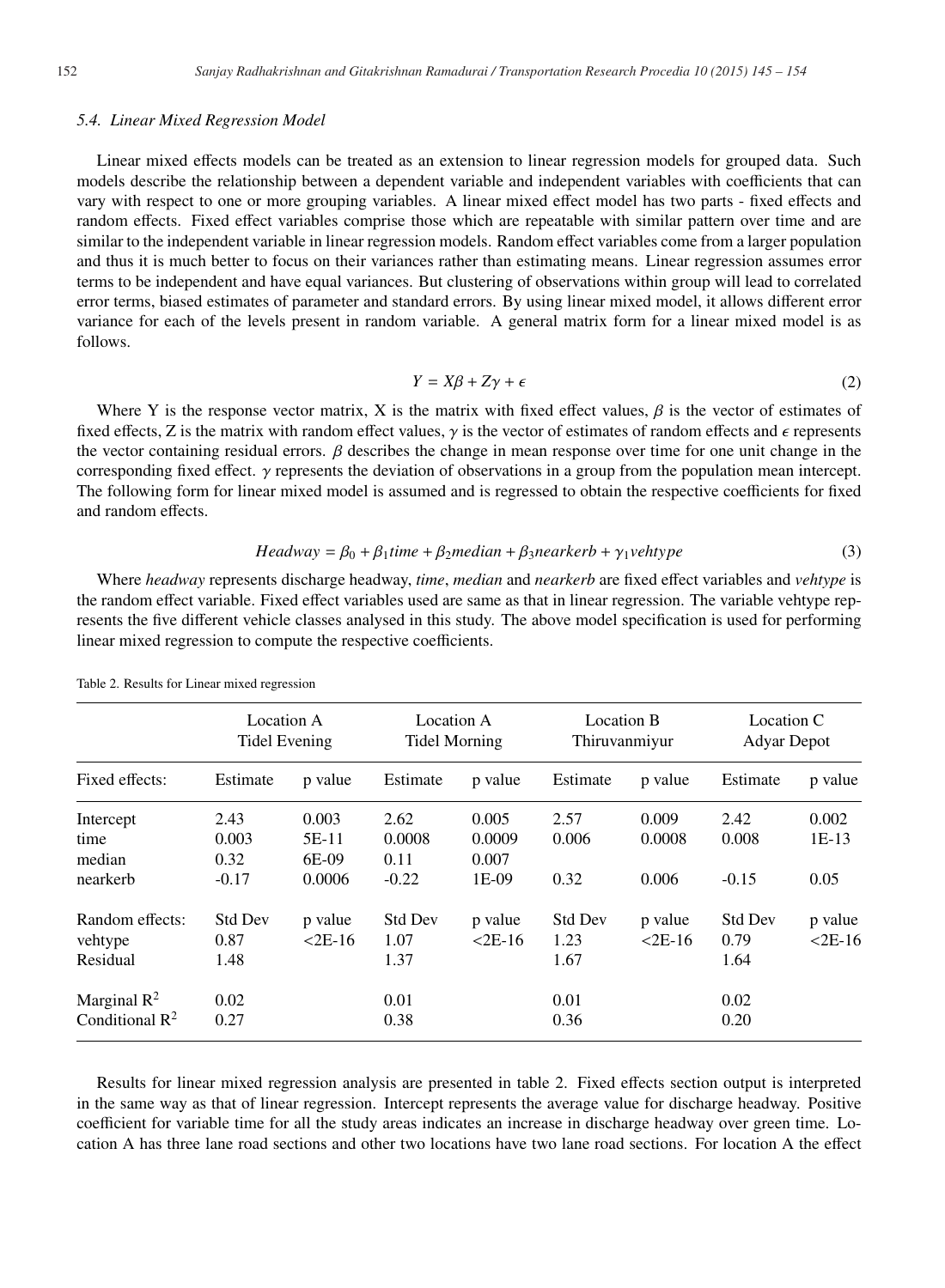of lateral position is captured through the variables *median*, *middle* and *nearkerb* out of which *middle* is kept as base. For locations B and C, only the variables *median* and *nearkerb* were used since they were two lane road sections and median is kept as base. The next section is that of random effects. Standard deviation represents the amount of variability in the dependent variable explained by the random effects variable. *Residual* denotes the variability that is not accounted by the model. Linear mixed model regression output does not provide  $R^2$  by default. It is also different from what is observed for a linear regression model. Nakagawa and Schielzeth (2013) has provided a method for obtaining  $R^2$  for linear mixed models which is followed in this study also.  $R^2$  value is presented as two parts which includes marginal  $\mathbb{R}^2$  and conditional  $\mathbb{R}^2$ . Marginal  $\mathbb{R}^2$  describes the proportion of variance explained by fixed factors alone whereas conditional  $R^2$  describes the proportion of variance explained by both fixed and random effects.

An interesting observation in the output is that the estimate of variable *nearkerb* for location C, which was significant in linear regression output is not significant here. This shows that the linear model discussed earlier was having a bias, due to which the variable *nearkerb* was significant and thus making the estimates for other variables inaccurate. By using linear mixed model this bias could be corrected and thus provide correct estimates for the remaining variables. An important feature of linear mixed model is that it will assign different intercept for each of the levels assigned as random effects variable. Table 3 shows estimates for random effects and the corresponding random intercepts. It can be observed that each vehicle type is assigned a different intercept and thus mixed model takes into account the variability due to vehicle type on discharge headway. Random intercept values are obtained by the algebraic sum of estimates and the overall mean value. From the results it could be seen that across different study areas, the intercepts for each of the vehicle type are comparable. Two wheelers are found to have the lowest value and heavy vehicles have the higher value. The intercept values for 2W, 3W, car, LCV and HMV by linear regression for location C are respectively 1.45, 1.75, 1.63, 2.35 and 3.45. But the corresponding values by linear mixed regression for 2W, 3W, car, LCV and HMV are respectively 1.7, 1.99, 1.83, 2.49 and 3.56. There is significant difference among the values which may be due to the bias present in linear model resulting in incorrect estimates. The results show the importance of specifying error terms more accurately through linear mixed models. The discharge headways play a major role in determining saturation flow and capacity. More accurate estimates of discharge headways could improve intersection signal operations.

|         | Location A<br>Tidel Evening |           | Location A<br>Tidel Morning |           | Location B<br>Thiruvanmiyur |           | Location C<br>Adyar Depot |           |
|---------|-----------------------------|-----------|-----------------------------|-----------|-----------------------------|-----------|---------------------------|-----------|
| vehtype | Estimate                    | Intercept | Estimate                    | Intercept | Estimate                    | Intercept | Estimate                  | Intercept |
| auto    | $-0.49$                     | 1.94      | $-0.68$                     | 1.93      | $-0.87$                     | 1.70      | $-0.40$                   | 2.02      |
| car     | $-0.46$                     | 1.98      | $-0.45$                     | 2.17      | $-0.65$                     | 1.91      | $-0.54$                   | 1.88      |
| hmy     | $\frac{1.43}{2}$            | 3.86      | 1.77                        | 4.39      | 1.95                        | 4.51      | 1.14                      | 3.56      |
| lcv     | 0.19                        | 2.62      | 0.19                        | 2.80      | 0.39                        | 2.96      | 0.44                      | 2.85      |
| twow    | $-0.68$                     | 1.76      | $-0.82$                     | 1.79      | $-0.81$                     | 1.75      | $-0.64$                   | 1.78      |

Table 3. Random effect estimates and random intercepts.

# 6. Conclusions

This study was carried out to understand discharge headway and the factors affecting it under heterogeneous traffic conditions and develop models to represent discharge headway. Discharge headway values were having variation and were different from homogeneous traffic scenario where the headway tends to follow a constant value after initial four or five vehicles. Vehicle type, lateral position of vehicle in road section, and elapsed green time were identified as the factors affecting discharge headway. Models for computing discharge headway were developed using linear regression and linear mixed regression. Linear model had bias which was eliminated using linear mixed model. Further research could be done on studying the effect of geometric factors such as grade and curvature, and effect of turning movements on discharge headway. Few other factors such as vehicle composition, driver and pedestrian behaviour, and presence of bus stops near intersection could improve the performance of model.